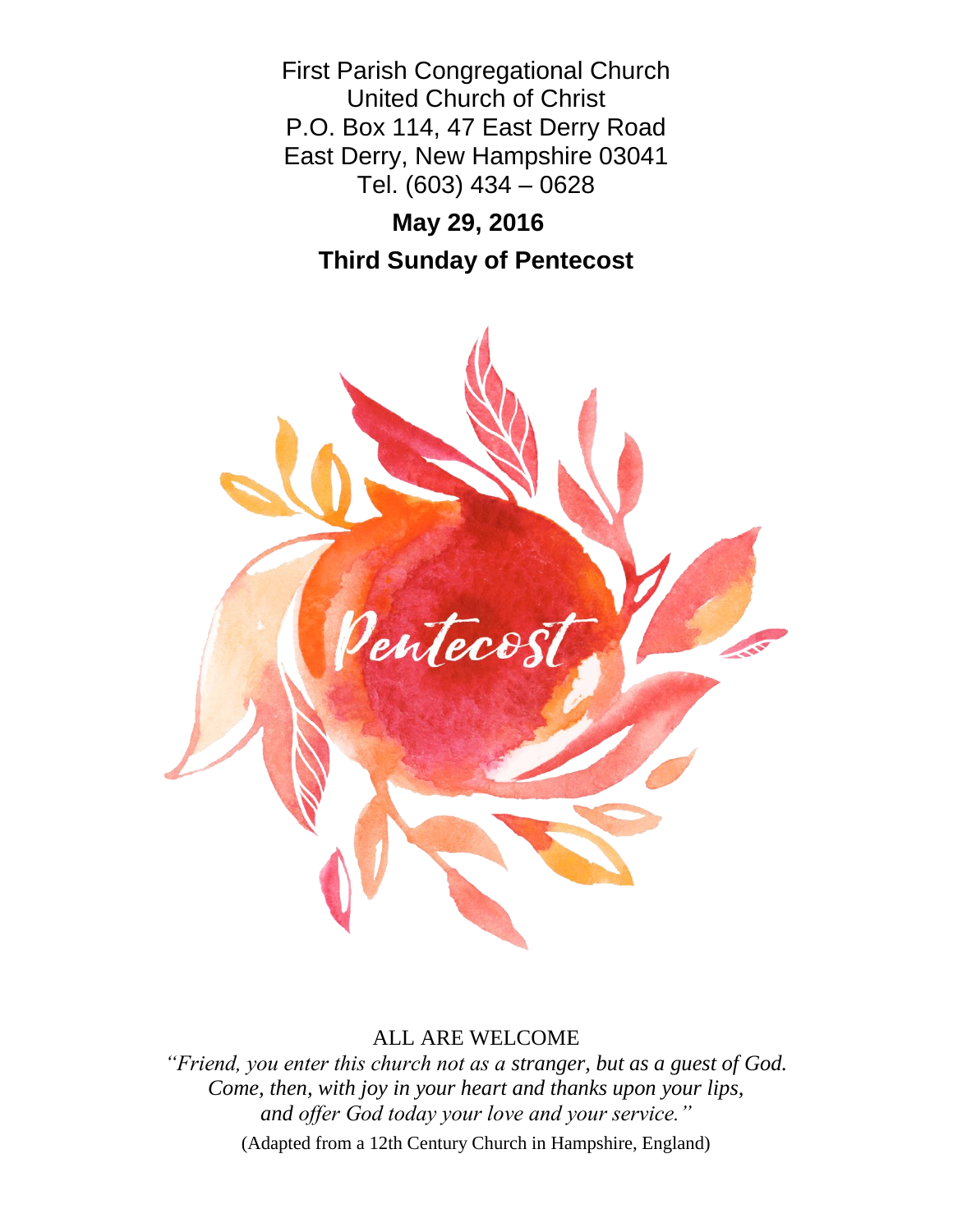# *May 29, 2016 Third Sunday of Pentecost*

**Jesus said:** '*Come, you that are blessed by my Father, inherit the kingdom prepared for you from the foundation of the world;* 

*for I was hungry and you gave me food, I was thirsty and you gave me something to drink, I was a stranger and you welcomed me,* 

*I was naked and you gave me clothing, I was sick and you took care of me, I was in prison and you visited me*.' (Matthew 25:34-36)

WELCOME & ANNOUNCEMENTS; SHARING JOYS & CONCERNS

# **WE GATHER INTO THE PRESENCE OF GOD**

\*HYMN NO. 267 *"Come, O Spirit, Dwell Among Us"*

\*CALL TO WORSHIP

One: We gather together because God has called us.

**All: We are together, old and young, rich and poor.**

One: We wait in expectant awe for God's appearing.

**All: We have come, believers and skeptics, to this place.**

# \*PRAYER OF INVOCATION (in unison)

**Amazing God, who created humanity as one people, come among us now to reunify us. Out of our differences, create understanding and eagerness to explore the variety among us. Out of our narrowness, fashion a breadth of involvement to feed our spirits. May we dream dreams and see visions. May we truly hear our sisters and brothers and respond to them with empathy and love, in Jesus' name. Amen.**

\*SONG OF PRAISE #236 **Halle, halle, halleluja. Halle, halle, halleluja. Halle, halle, halleluja. Halle, halle, halleluja.**

# **WE INVITE FORWARD GOD'S LITTLE CHILDREN**

*At this time, all children are invited to come forward for the children's offering, and children's time. An offering is not required for participation. All are welcome, especially first time visitors.*

CHILDREN'S OFFERING "*Jesus Loves Me"*

PRAYER OF DEDICATION (in unison)

**Dear God, we offer you our gifts with thanks and praise, be with us and guide us all of our days. Teach us how to love each other, and to shine your light into the world. Amen.**

## CHILDREN'S MESSAGE Sue Handy

# THE LORD'S PRAYER

**Our Father, who art in heaven, Hallowed be Thy name. Thy kingdom come; Thy will be done; on earth as it is in heaven. Give us this day our daily bread and forgive us our debts as we forgive our debtors. Lead us not into temptation, but deliver us from evil; for Thine is the Kingdom, and the Power, and the Glory forever. Amen**. (Children and youth may now go to their classes.)

\*HYMN NO. 290 *"Spirit of God, Descend Upon My Heart"*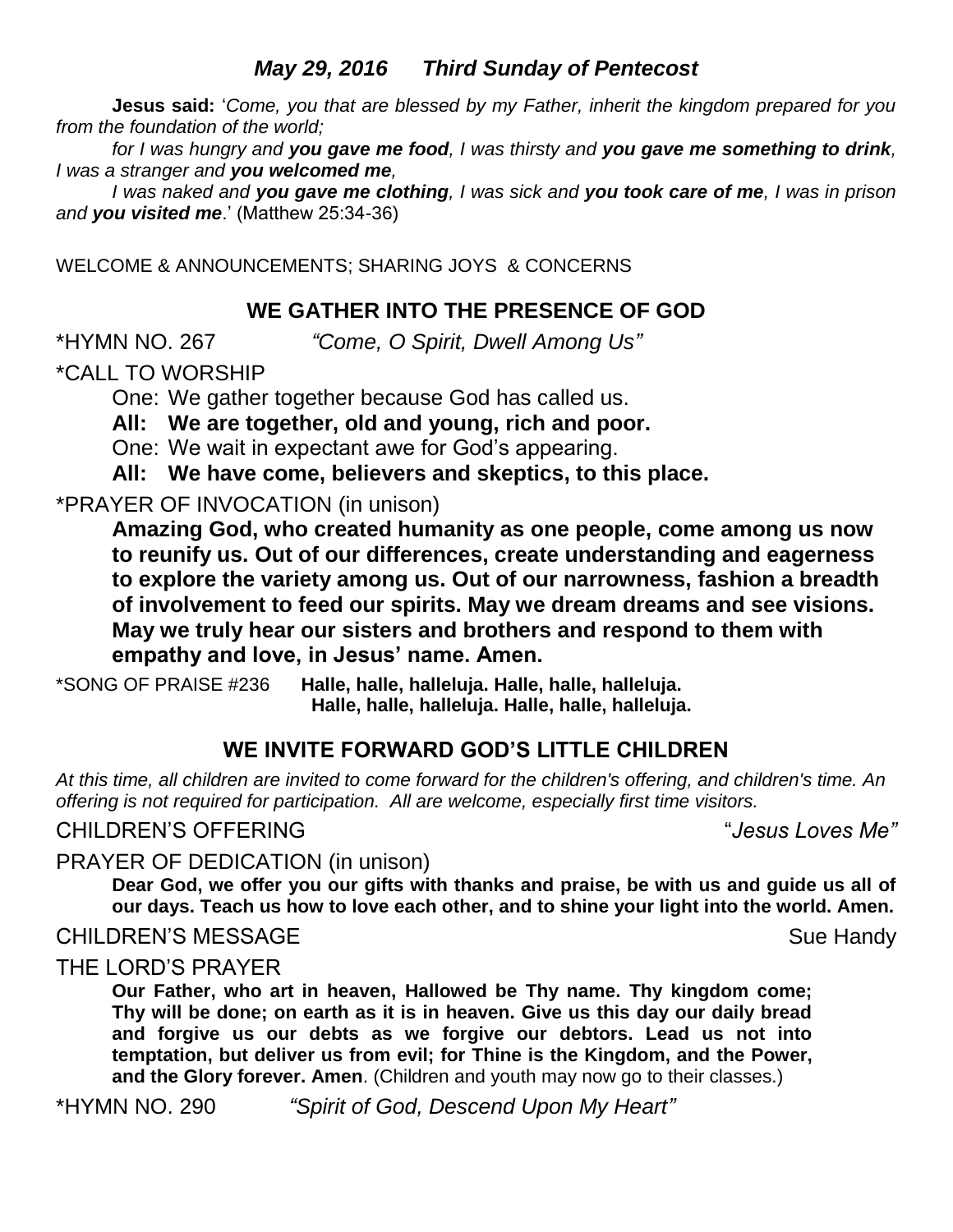# **WE HEAR GOD'S WORD FOR US**

OLD TESTAMENT Psalm 51:10-19 (O.T. pp. 575) NEW TESTAMENT John 14:8-17, 25-27 (N.T. pp. 112-113) SERMON "Spirit of Truth; God of Hope" The Rev. Dr. Deborah Roof CHOIR ANTHEM *"Sing a Jubilant Song"* Jim Stanton

# **WE RESPOND WITH PRAYER**

PASTORAL PRAYER

CHORAL RESPONSE "Be Still and Know that I Am God"

## **WE RESPOND WITH OUR FINANCIAL GIFTS**

## OFFERTORY INVITATION

God has made us heirs of great abundance in order that we might use the resources entrusted to us to benefit humankind. We are children of God, called to share with the world the manifold works of our Creator. Our offerings are one expression of our commitment.

OFFERTORY MUSIC

\*DOXOLOGY #780 **Praise God from whom all blessings flow; Praise God, all creatures here below; Praise God above, you heavenly host: Praise Father, Son, and Holy Ghost.**

## \*PRAYER OF DEDICATION

**God of wind and fire, may new life be breathed into the world because of these gifts we return to you. Grant us enhanced capacity to carry your revelation to others in ways they can understand. We seek to be to one another channels of your love and peace, both in person and through the outreach of our offerings. Amen.**

# **WE ARE SENT OUT TO LOVE AND SERVE A LOVING, SERVING GOD**

POSTLUDE

\*HYMN NO. 2 *"Glory, Glory, Hallelujah"*

BENEDICTION RESPONSE *"May You Run and Not Be Weary"* Murekami

*\*Indicates all that are able may stand.*

**First Parish Congregational Church, United Church of Christ** PO BOX 114, 47 East Derry Rd East Derry, NH 03041 Tel. 603.434.0628 Fax. 603.437.3001 Office Manager: Lindsey Roman Email: officemgr@fpc-ucc.org Office Hours: Tuesday-Friday 9:00 AM – 4:30 PM Our website [www.fpc-ucc.org](http://www.fpc-ucc.org/) Find us and 'friend us' on Faceboo[k www.facebook.com/fpcucc](http://www.facebook.com/fpcucc)

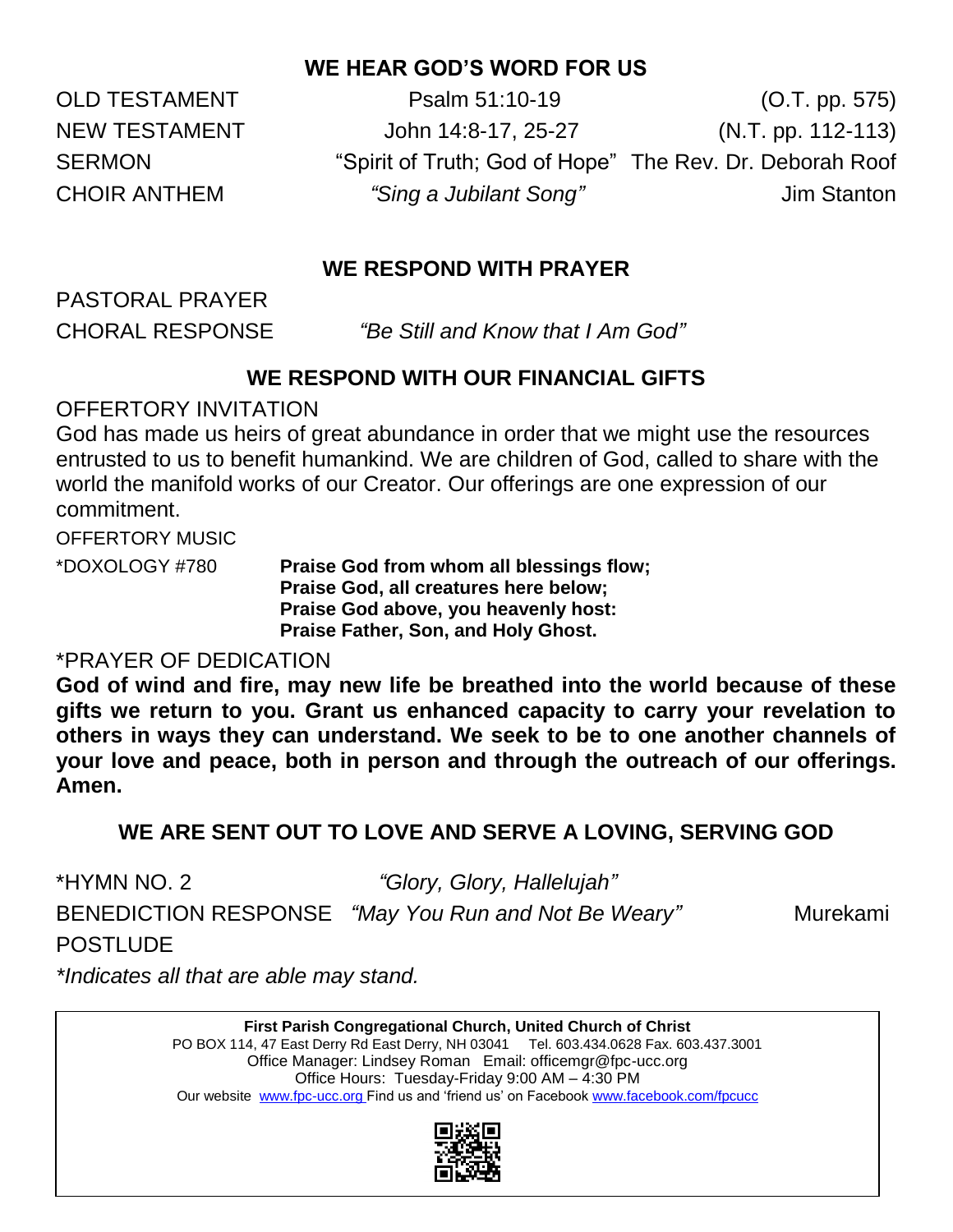# ADMINISTRATIVE ASSISTANT AND ALL THE LINDS OF A LINDS AND MINISTRATIVE ASSISTANT

MINISTERS OF THE CHURCH MINISTERS OF THE CHURCH DEACONS OF THE MONTH CAROLIC CAROLEY CAROLE BATES AND CAROLE CAROLE OF THE MONTH LAY READER Sarah Keller USHERS Ken Gould, Diane Breeden Dee Deranian, Shirley Dickason Michael Bryan GREETER(s) Lisa and Wayne Hall PASTOR THE Rev. Dr. Deborah Roof ASSOCIATE PASTOR **The Rev. Heidi Carrington Heath** MUSIC DIRECTOR **Susan Handy** Susan Handy Susan Handy Susan Handy Susan Handy Susan Handy Susan Handy Susan Handy ACCOMPANIST/ORGANIST ACCOMPANIST ACCOMPANIST/ORGANIST

## **First Parish Activity Calendar**

## **Sunday, May 29**

| 9:00am  | Sr. Choir Rehearsal ~ Luke   |
|---------|------------------------------|
| 10:00am | Worship $\sim$ Currier       |
| 10:15am | Sunday School ~ John         |
| 11:15am | Children's Choir $\sim$ Luke |
| 11:35am | Handchime Rehearsal ~ Luke   |

## **Monday, May 30**

*Memorial Day*

### **Tuesday, May 31**

| 9:30am | Nutfield School Gym ~ Currier  |
|--------|--------------------------------|
| 6:15pm | GS Troop $20321 -$ Luke        |
| 7:00pm | Christianity Hot Topics ~ Cook |
| 7:00pm | $OA ~\sim$ Nursery             |

## **Wednesday, June 1**

| 8:30am | Rehab Fundraising Comm. ~ A/B |
|--------|-------------------------------|
| 6:00pm | GS Troop $13152 -$ John       |
| 6:30pm | Deacons ~ Cook                |

## **Thursday, June 2**

| 4:30 <sub>pm</sub> | Daisy Trp $11080 \sim$ John |
|--------------------|-----------------------------|
| 6:30 <sub>pm</sub> | AA Book Study $\sim$ A/B    |
| 7:00 <sub>pm</sub> | Christian Ed ~ Nursery      |
| 7:00 <sub>pm</sub> | $Sr.$ Choir $\sim$ Luke     |

## **Friday, June 3**

| 6:30 <sub>pm</sub> | First Friday Potluck/Book Signing ~ |
|--------------------|-------------------------------------|
|                    | Currier                             |
| 7:00 <sub>pm</sub> | AA Serenity Sisters $\sim$ A/B      |

## **Saturday, June 4**

7:30pm AA ~ Currier

## **Sunday, June 5**

| 9:00am  | Sr. Choir Rehearsal ~ Luke |
|---------|----------------------------|
| 10:00am | Worship $\sim$ Currier     |
| 10:15am | Sunday School ~ John       |
| 11:15am | Children's Choir ~ Luke    |
| 11:35am | Handchime Rehearsal ~ Luke |

| How are we doing?                               |                 |                 |  |  |  |
|-------------------------------------------------|-----------------|-----------------|--|--|--|
| <b>Financial Committee Report as of 4/30/16</b> | <b>Received</b> | <b>Budgeted</b> |  |  |  |
| Pledges year to date                            | \$67,036        | \$70,000        |  |  |  |
| Plate year to date                              | \$6,568         | \$9,333         |  |  |  |

**Summer Worship Dates:** Save the dates! Our outdoor worship services will take place on **July 10th** and **August 14th** . Please remember to bring your own chair. The Deacons will have a few chairs set up for those who do not have their own chairs or unable to carry them. Childcare will be available.

**Veteran Page in Directory:** Are you or do you know a member or friend of First Parish who is a veteran (past or present)? We'd love to list them on a special page in our new directory! Please submit name and military branch to Becca Cobban at rcobban@rivier.edu or 490-0884. Thank you!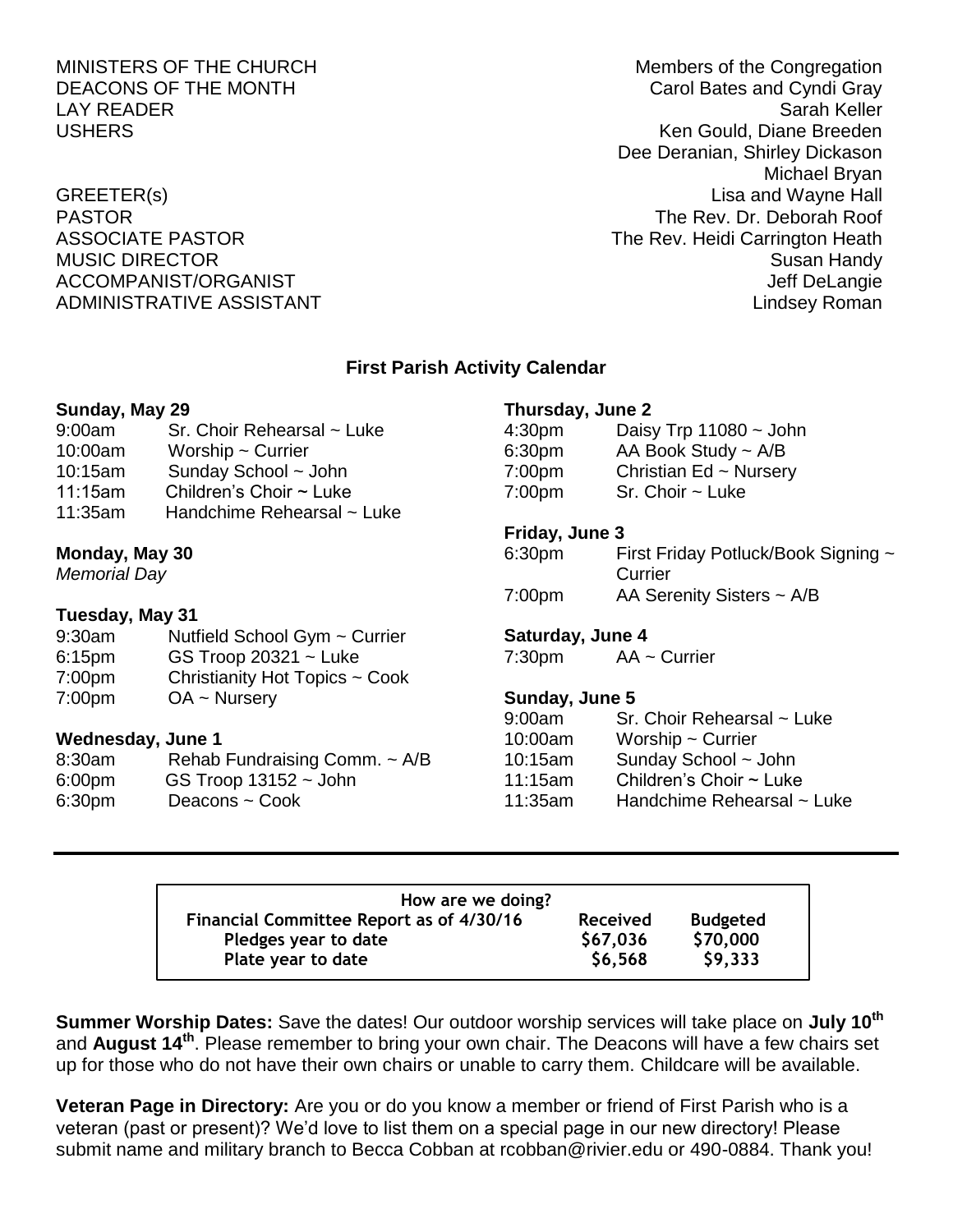## **Psalm 51:10-19**

- $10$  Create in me a clean heart, O God, and put a new and right spirit within me.
- $11$  Do not cast me away from your presence, and do not take your holy spirit from me.
- $12$  Restore to me the joy of your salvation, and sustain in me a willing spirit.
- $13$  Then I will teach transgressors your ways, and sinners will return to you.
- <sup>14</sup> Deliver me from bloodshed, O God.
	- O God of my salvation,
	- and my tongue will sing aloud of your deliverance.
- $15$  O Lord, open my lips,
- and my mouth will declare your praise.
- $16$  For you have no delight in sacrifice;
- if I were to give a burnt-offering, you would not be pleased.
- $17$  The sacrifice acceptable to God is a broken spirit; a broken and contrite heart, O God, you will not despise.
- $18$  Do good to Zion in your good pleasure; rebuild the walls of Jerusalem,
- $19$  then you will delight in right sacrifices. in burnt-offerings and whole burnt-offerings; then bulls will be offered on your altar.

## **John 14.8-17, 25-27**

8 Philip said to him, 'Lord, show us the Father, and we will be satisfied.'<sup>9</sup> Jesus said to him, 'Have I been with you all this time, Philip, and you still do not know me? Whoever has seen me has seen the Father. How can you say, "Show us the Father"? <sup>10</sup>Do you not believe that I am in the Father and the Father is in me? The words that I say to you I do not speak on my own; but the Father who dwells in me does his works.<sup>11</sup>Believe me that I am in the Father and the Father is in me; but if you do not, then believe me because of the works themselves.  $^{12}$ Very truly, I tell you, the one who believes in me will also do the works that I do and, in fact, will do greater works than these, because I am going to the Father.  $^{13}$ I will do whatever you ask in my name, so that the Father may be glorified in the Son.  $^{14}$ If in my name you ask me for anything, I will do it.